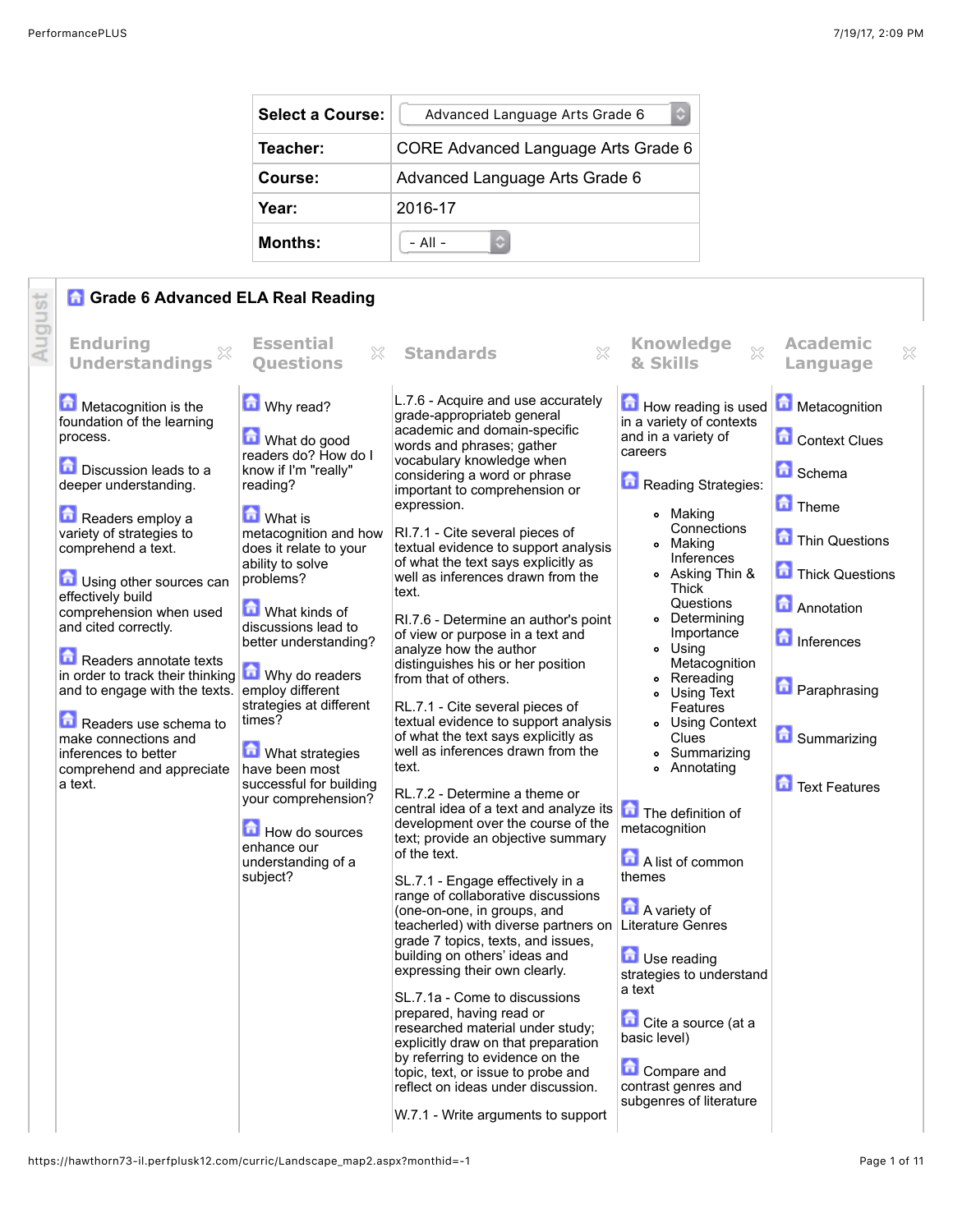|           |                                               |                                           | claims with clear reasons and<br>relevant evidence.<br>G6-8:1.1 - Use features of a<br>computer operating system (e.g.,<br>determine available space on local<br>storage devices and remote storage<br>resources, access the size and<br>format of files, identify the version of <b>A</b> Monitor their<br>an application).<br>G6-8:1.2 - Identify successful<br>troubleshooting strategies for minor<br>hardware and software<br>issues/problems (e.g., "frozen<br>screen").<br>G6-8:1.7 - Create, save, open, and<br>import a word processing document<br>in different file formats (e.g., RTF,<br>HTML).<br>G6-8:1.10 - Perform simple<br>operations in a database (i.e.,<br>browse, sort, filter, search on<br>selected criteria, delete data, enter<br>data).<br>G6-8:1.18 - Use Web browsing to<br>access information (e.g., enter a<br>URL, access links, create<br>bookmarks/favorites, print Web<br>pages).<br>G6-8:2.1 - Explain ethical issues<br>related to privacy, plagiarism, spam,<br>viruses, hacking, and file sharing.<br>G6-8:2.4 - Describe appropriate and<br>responsible use of communication<br>tools (e.g., chats, instant<br>messaging, blogs, and wikis).<br>G6-8:2.7 - Explain how technology<br>can support communication and<br>collaboration, personal and<br>professional productivity, and<br>lifelong learning.<br>G6-8:3.1 - Explain and demonstrate<br>effective searching and browsing<br>strategies when working on<br>projects.<br>G6-8:3.2 - Collect, organize, and<br>analyze digital information from a<br>variety of sources, with attribution.<br>L.7.2b - Spell correctly. | Identify big ideas or<br>themes in a text<br>$\blacksquare$ Reflect on their<br>reading skills and the<br>strategies they employ<br>reading metacognitively |                             |   |
|-----------|-----------------------------------------------|-------------------------------------------|--------------------------------------------------------------------------------------------------------------------------------------------------------------------------------------------------------------------------------------------------------------------------------------------------------------------------------------------------------------------------------------------------------------------------------------------------------------------------------------------------------------------------------------------------------------------------------------------------------------------------------------------------------------------------------------------------------------------------------------------------------------------------------------------------------------------------------------------------------------------------------------------------------------------------------------------------------------------------------------------------------------------------------------------------------------------------------------------------------------------------------------------------------------------------------------------------------------------------------------------------------------------------------------------------------------------------------------------------------------------------------------------------------------------------------------------------------------------------------------------------------------------------------------------------------------------------------------------------------------------------|-------------------------------------------------------------------------------------------------------------------------------------------------------------|-----------------------------|---|
|           |                                               |                                           |                                                                                                                                                                                                                                                                                                                                                                                                                                                                                                                                                                                                                                                                                                                                                                                                                                                                                                                                                                                                                                                                                                                                                                                                                                                                                                                                                                                                                                                                                                                                                                                                                          |                                                                                                                                                             |                             |   |
| September | <b>Enduring</b><br>X<br><b>Understandings</b> | <b>Essential</b><br>X<br><b>Questions</b> | ×<br><b>Standards</b>                                                                                                                                                                                                                                                                                                                                                                                                                                                                                                                                                                                                                                                                                                                                                                                                                                                                                                                                                                                                                                                                                                                                                                                                                                                                                                                                                                                                                                                                                                                                                                                                    | <b>Knowledge</b><br>$\mathbb{X}^2$<br>& Skills                                                                                                              | <b>Academic</b><br>Language | × |
|           |                                               |                                           |                                                                                                                                                                                                                                                                                                                                                                                                                                                                                                                                                                                                                                                                                                                                                                                                                                                                                                                                                                                                                                                                                                                                                                                                                                                                                                                                                                                                                                                                                                                                                                                                                          |                                                                                                                                                             |                             |   |

## **6 6th Grade ALA Personal Freedoms**

**Enduring <b>Essential Example 20 and Exsential Knowledge Academic**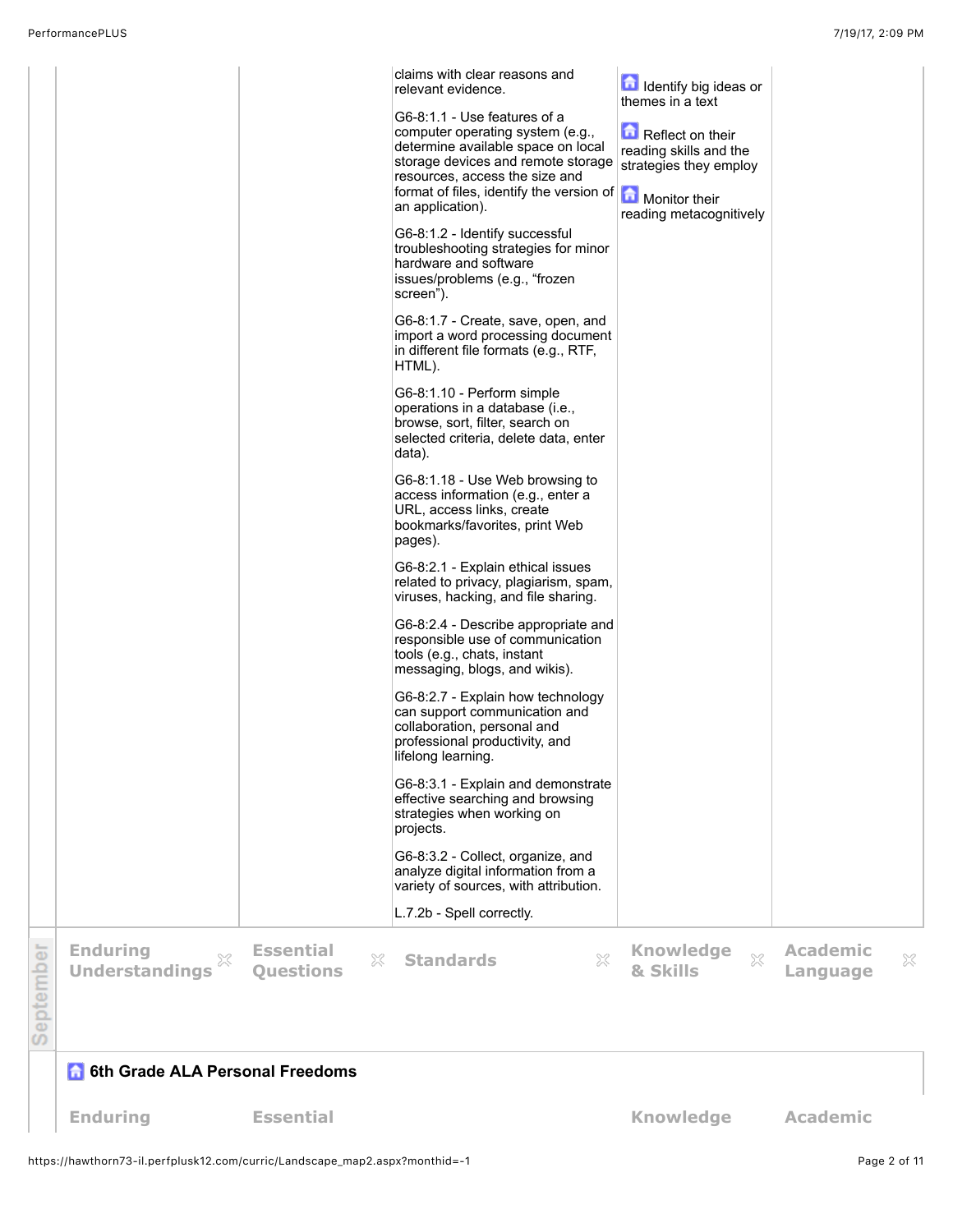| October | Understandings $\%$                                  | X<br><b>Questions</b>                                                         | ×<br><b>Standards</b>                                                                                                                                                                                                                                 | & Skills                                                   | ×<br>Language                                      |
|---------|------------------------------------------------------|-------------------------------------------------------------------------------|-------------------------------------------------------------------------------------------------------------------------------------------------------------------------------------------------------------------------------------------------------|------------------------------------------------------------|----------------------------------------------------|
|         | Every cause has an<br>effect.<br>Freedom isn't free. | How does<br>government control<br>impact citizens?/How<br>much control should | L.7.4a - Use context (e.g., the<br>overall meaning of a sentence or<br>paragraph; a word's position or<br>function in a sentence) as a clue to                                                                                                        | <b>In</b> Understand that<br>every cause has an<br>effect. | <b>Characterization</b><br>(implicit and explicit) |
|         | <b>Characters</b> are                                | government have over<br>citizens?                                             | the meaning of a word or phrase.<br>L.7.4d - Verify the preliminary                                                                                                                                                                                   | Analyze character<br>traits and how                        | Textual Evidence                                   |
|         | developed in a variety of<br>ways.                   | Is there a price to<br>pay for freedom?                                       | determination of the meaning of a<br>word or phrase (e.g., by checking<br>the inferred meaning in context or in                                                                                                                                       | characters develop<br>throughout a story.                  | Democracy                                          |
|         | With risks come great<br>rewards.                    | How do characters<br>develop throughout a                                     | a dictionary).<br>RI.7.1 - Cite several pieces of                                                                                                                                                                                                     | <b>n</b> Identify types of<br>conflict wintin a text       | Freedom                                            |
|         |                                                      | story?                                                                        | textual evidence to support analysis<br>of what the text says explicitly as<br>well as inferences drawn from the                                                                                                                                      | Defend a position<br>through debate and                    | Compare/Contrast                                   |
|         |                                                      | Why should we take<br>risks?                                                  | text.<br>RI.7.3 - Analyze the interactions                                                                                                                                                                                                            | discussion.<br>Support opinions                            | <b>Analogy</b>                                     |
|         |                                                      | Why does every<br>cause have an effect?                                       | between individuals, events, and<br>ideas in a text (e.g., how ideas<br>influence individuals or events, or                                                                                                                                           | with textual evidence.                                     |                                                    |
|         |                                                      |                                                                               | how individuals influence ideas or<br>events).                                                                                                                                                                                                        |                                                            | <b>n</b> Retell                                    |
|         |                                                      |                                                                               | RI.7.6 - Determine an author's point<br>of view or purpose in a text and<br>analyze how the author                                                                                                                                                    |                                                            | Support                                            |
|         |                                                      |                                                                               | distinguishes his or her position<br>from that of others.                                                                                                                                                                                             |                                                            | Refer                                              |
|         |                                                      |                                                                               | RI.7.7 - Compare and contrast a<br>text to an audio, video, or<br>multimedia version of the text.                                                                                                                                                     |                                                            | dentify                                            |
|         |                                                      |                                                                               | analyzing each medium's portrayal<br>of the subjects (e.g., how the<br>delivery of a speech affects the                                                                                                                                               |                                                            | <b>D</b> Organize                                  |
|         |                                                      |                                                                               | impact of the words).<br>RL.7.1 - Cite several pieces of                                                                                                                                                                                              |                                                            | Develop                                            |
|         |                                                      |                                                                               | textual evidence to support analysis<br>of what the text says explicitly as<br>well as inferences drawn from the                                                                                                                                      |                                                            | Internal/External<br>Conflict                      |
|         |                                                      |                                                                               | text.<br>RL.7.2 - Determine a theme or<br>central idea of a text and analyze its                                                                                                                                                                      |                                                            | Risk and Reward                                    |
|         |                                                      |                                                                               | development over the course of the<br>text; provide an objective summary<br>of the text.                                                                                                                                                              |                                                            |                                                    |
|         |                                                      |                                                                               | RL.7.6 - Analyze how an author<br>develops and contrasts the points of<br>view of different characters or<br>narrators in a text.                                                                                                                     |                                                            |                                                    |
|         |                                                      |                                                                               | SL.7.1 - Engage effectively in a<br>range of collaborative discussions<br>(one-on-one, in groups, and<br>teacherled) with diverse partners on<br>grade 7 topics, texts, and issues,<br>building on others' ideas and<br>expressing their own clearly. |                                                            |                                                    |
|         |                                                      |                                                                               | SL.7.2 - Analyze the main ideas and<br>supporting details presented in<br>diverse media and formats (e.g.,<br>visually, quantitatively, orally) and<br>explain how the ideas clarify a topic,                                                         |                                                            |                                                    |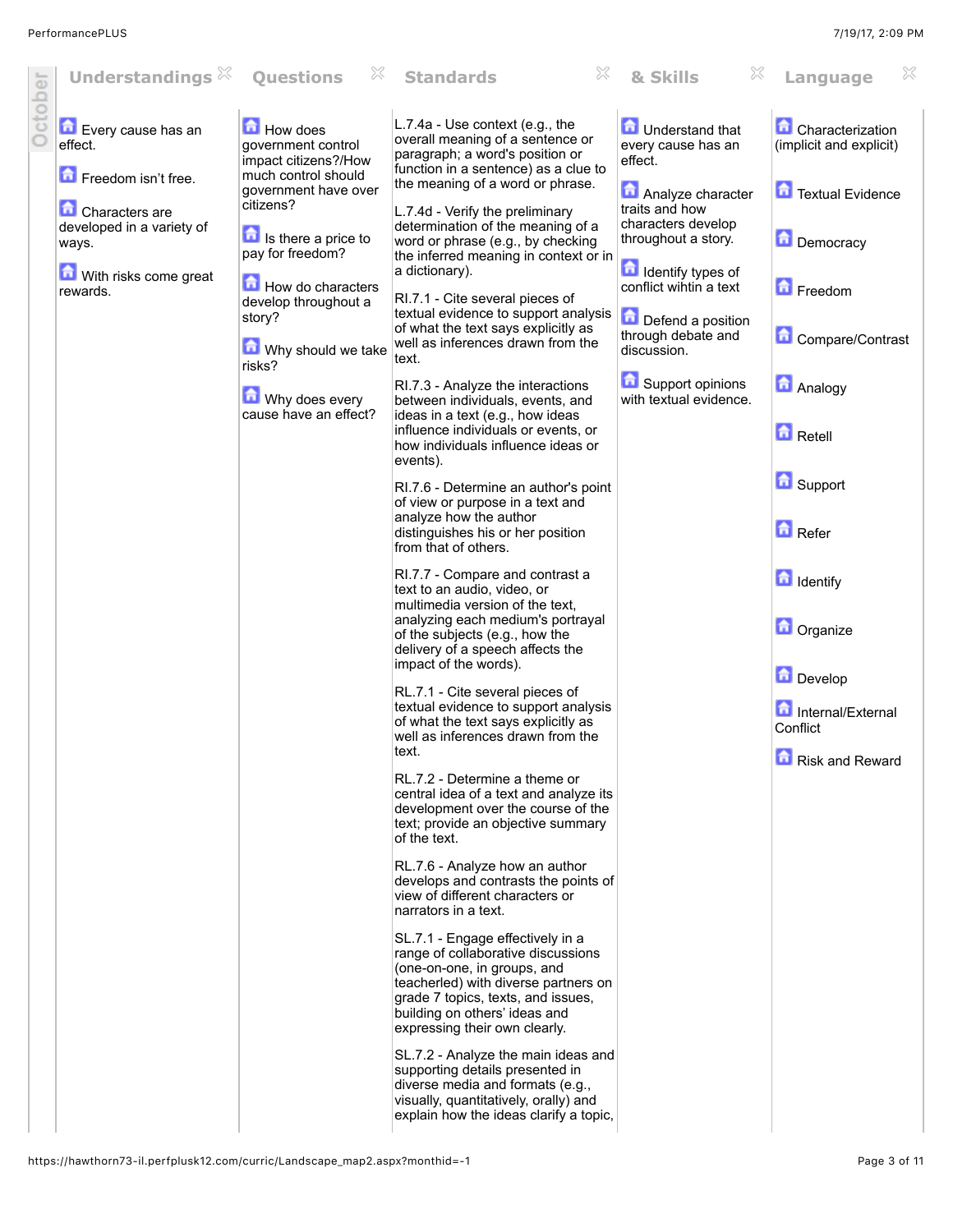|          |                            |                               | text, or issue under study.                                                               |                            |                 |   |
|----------|----------------------------|-------------------------------|-------------------------------------------------------------------------------------------|----------------------------|-----------------|---|
|          |                            |                               | SL.7.3 - Delineate a speaker's<br>argument and specific claims,                           |                            |                 |   |
|          |                            |                               | evaluating the soundness of the<br>reasoning and the relevance and                        |                            |                 |   |
|          |                            |                               | sufficiency of the evidence.                                                              |                            |                 |   |
|          |                            |                               | SL.7.1a - Come to discussions                                                             |                            |                 |   |
|          |                            |                               | prepared, having read or<br>researched material under study;                              |                            |                 |   |
|          |                            |                               | explicitly draw on that preparation<br>by referring to evidence on the                    |                            |                 |   |
|          |                            |                               | topic, text, or issue to probe and<br>reflect on ideas under discussion.                  |                            |                 |   |
|          |                            |                               | W.7.1 - Write arguments to support<br>claims with clear reasons and<br>relevant evidence. |                            |                 |   |
|          |                            |                               |                                                                                           |                            |                 |   |
|          |                            |                               | G6-8:3.4 - Independently use<br>appropriate technology tools (e.g.,                       |                            |                 |   |
|          |                            |                               | graphic organizer) to define<br>problems and propose hypotheses.                          |                            |                 |   |
|          |                            |                               | G6-8:3.7 - Plan, design, and<br>develop a multimedia product to                           |                            |                 |   |
|          |                            |                               | present research findings and<br>creative ideas effectively, citing                       |                            |                 |   |
|          |                            |                               | sources.                                                                                  |                            |                 |   |
|          |                            |                               | G6-8:3.9 - Use a variety of<br>telecommunication tools (e.g., e-                          |                            |                 |   |
|          |                            |                               | mail, discussion groups, Web<br>pages, blogs, Web conferences) to                         |                            |                 |   |
|          |                            |                               | collaborate and communicate with                                                          |                            |                 |   |
|          |                            |                               | peers, experts, and other audiences<br>(at district's discretion).                        |                            |                 |   |
|          |                            |                               | RI.7.8 - Trace and evaluate the<br>argument and specific claims in a                      |                            |                 |   |
|          |                            |                               | text, assessing whether the<br>reasoning is sound and evidence is                         |                            |                 |   |
|          |                            |                               | relevant and sufficient to support<br>the claims.                                         |                            |                 |   |
|          |                            |                               | RL.7.3 - Analyze how particular<br>elements of a story or drama                           |                            |                 |   |
|          |                            |                               | interact (e.g., how setting shapes<br>the characters or plot).                            |                            |                 |   |
|          |                            |                               | W.7.5 - With some guidance and                                                            |                            |                 |   |
|          |                            |                               | support from peers and adults,<br>develop and strengthen writing as                       |                            |                 |   |
|          |                            |                               | needed by planning, revising,<br>editing, rewriting, or trying a new                      |                            |                 |   |
|          |                            |                               | approach, focusing on how well<br>purpose and audience have been                          |                            |                 |   |
|          |                            |                               | addressed. (Editing for conventions<br>should demonstrate command of                      |                            |                 |   |
|          |                            |                               | Language standards 1-3 up to and<br>including grade 7 on page 52.)                        |                            |                 |   |
|          | <b>Enduring</b>            | <b>Essential</b>              |                                                                                           | <b>Knowledge</b>           | <b>Academic</b> |   |
| November | X<br><b>Understandings</b> | $\gtrsim$<br><b>Questions</b> | ×<br><b>Standards</b>                                                                     | $\mathbb{S}^2$<br>& Skills | Language        | X |
|          |                            |                               |                                                                                           |                            |                 |   |
|          |                            |                               |                                                                                           |                            |                 |   |

## **6th Grade ALA Author's Craft**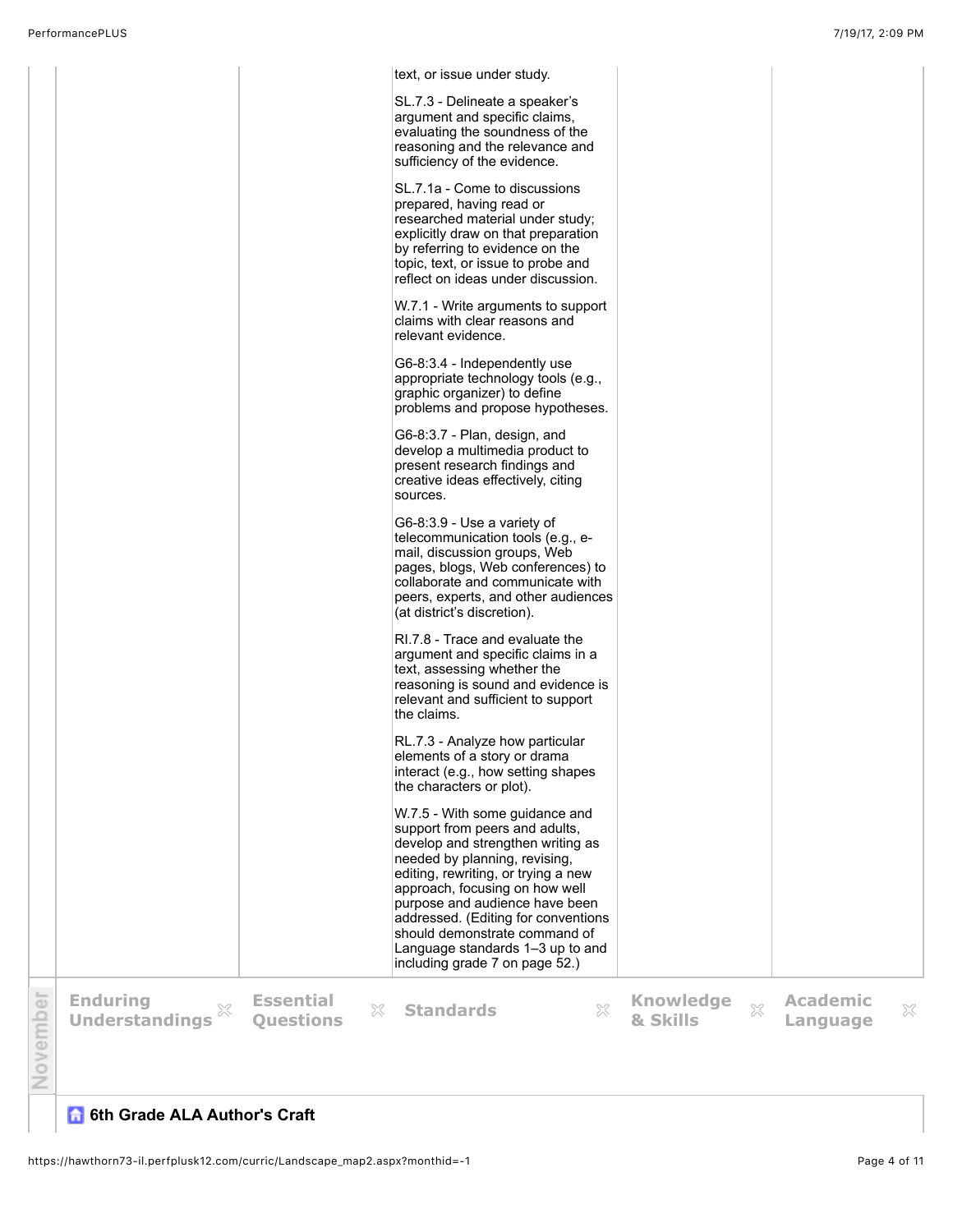| December | <b>Enduring</b><br><b>Understandings</b>                                       | <b>Essential</b><br>×<br><b>Questions</b>                                                                                                                                                                                      | <b>Standards</b><br>X                                                                                                                                                                                                                                                                                                                                                                                                                                                                                                                                                                                                                                                                                                                                                                                                                                                                                                                                                                                                                                                                                                                                                                                                                                                                                                                                                                                                                                                                                                                                                                                                                                       | <b>Knowledge</b><br>$\mathbb{X}$<br>& Skills | <b>Academic</b><br>×<br>Language                                                                                                                   |
|----------|--------------------------------------------------------------------------------|--------------------------------------------------------------------------------------------------------------------------------------------------------------------------------------------------------------------------------|-------------------------------------------------------------------------------------------------------------------------------------------------------------------------------------------------------------------------------------------------------------------------------------------------------------------------------------------------------------------------------------------------------------------------------------------------------------------------------------------------------------------------------------------------------------------------------------------------------------------------------------------------------------------------------------------------------------------------------------------------------------------------------------------------------------------------------------------------------------------------------------------------------------------------------------------------------------------------------------------------------------------------------------------------------------------------------------------------------------------------------------------------------------------------------------------------------------------------------------------------------------------------------------------------------------------------------------------------------------------------------------------------------------------------------------------------------------------------------------------------------------------------------------------------------------------------------------------------------------------------------------------------------------|----------------------------------------------|----------------------------------------------------------------------------------------------------------------------------------------------------|
|          | 3 Types of irony<br>Figurative language                                        | How does the use<br>of irony in a story<br>impact the reader?                                                                                                                                                                  | L.7.1 - Demonstrate command of<br>the conventions of standard English<br>grammar and usage when writing or<br>speaking.                                                                                                                                                                                                                                                                                                                                                                                                                                                                                                                                                                                                                                                                                                                                                                                                                                                                                                                                                                                                                                                                                                                                                                                                                                                                                                                                                                                                                                                                                                                                     | Three Types of<br>Irony:<br>• Verbal         | $\blacksquare$ Irony<br>Figurative                                                                                                                 |
|          | Tone/mood<br>6<br>Making a claim and<br>supporting it with textual<br>evidence | ٦<br>Why do authors use<br>various literary<br>elements and how do<br>those elements impact<br>the reader? (How do<br>they say it?)<br>鱼<br>Why is it beneficial to<br>be able to support a<br>claim with textual<br>evidence? | L.7.2 - Demonstrate command of<br>the conventions of standard English<br>capitalization, punctuation, and<br>spelling when writing.<br>RL.7.4 - Determine the meaning of<br>words and phrases as they are<br>used in a text, including figurative<br>and connotative meanings; analyze<br>the impact of rhymes and other<br>repetitions of sounds (e.g.,<br>alliteration) on a specific verse or<br>stanza of a poem or section of a<br>story or drama.<br>RL.7.5 - Analyze how a drama's or<br>poem's form or structure (e.g.,<br>soliloquy, sonnet) contributes to its<br>meaning.<br>SL.7.1 - Engage effectively in a<br>range of collaborative discussions<br>(one-on-one, in groups, and<br>teacherled) with diverse partners on<br>grade 7 topics, texts, and issues,<br>building on others' ideas and<br>expressing their own clearly.<br>SL.7.1a - Come to discussions<br>prepared, having read or<br>researched material under study;<br>explicitly draw on that preparation<br>by referring to evidence on the<br>topic, text, or issue to probe and<br>reflect on ideas under discussion.<br>W.7.4 - Produce clear and coherent<br>writing in which the development,<br>organization, and style are<br>appropriate to task, purpose, and<br>audience. (Grade-specific<br>expectations for writing types are<br>defined in standards 1-3 above.)<br>G6-8:1.6 - Demonstrate use of<br>intermediate features in word<br>processing applications (e.g., tabs,<br>indents, headers and footers, end<br>notes, bullet and numbering,<br>tables).<br>G6-8:1.25 - Use a variety of<br>technology tools (e.g., dictionary,<br>thesaurus, grammar-checker, | Situational<br>Dramatic                      | Language<br><b>n</b> Tone<br>Mood<br><b>n</b> Claim<br>Support<br>Textual Evidence<br><b>T</b> Verbal Irony<br>Situational Irony<br>Dramatic Irony |
|          |                                                                                |                                                                                                                                                                                                                                | calculator) to maximize the<br>accuracy of work.<br>G6-8:3.1 - Explain and demonstrate<br>effective searching and browsing<br>strategies when working on<br>projects.                                                                                                                                                                                                                                                                                                                                                                                                                                                                                                                                                                                                                                                                                                                                                                                                                                                                                                                                                                                                                                                                                                                                                                                                                                                                                                                                                                                                                                                                                       |                                              |                                                                                                                                                    |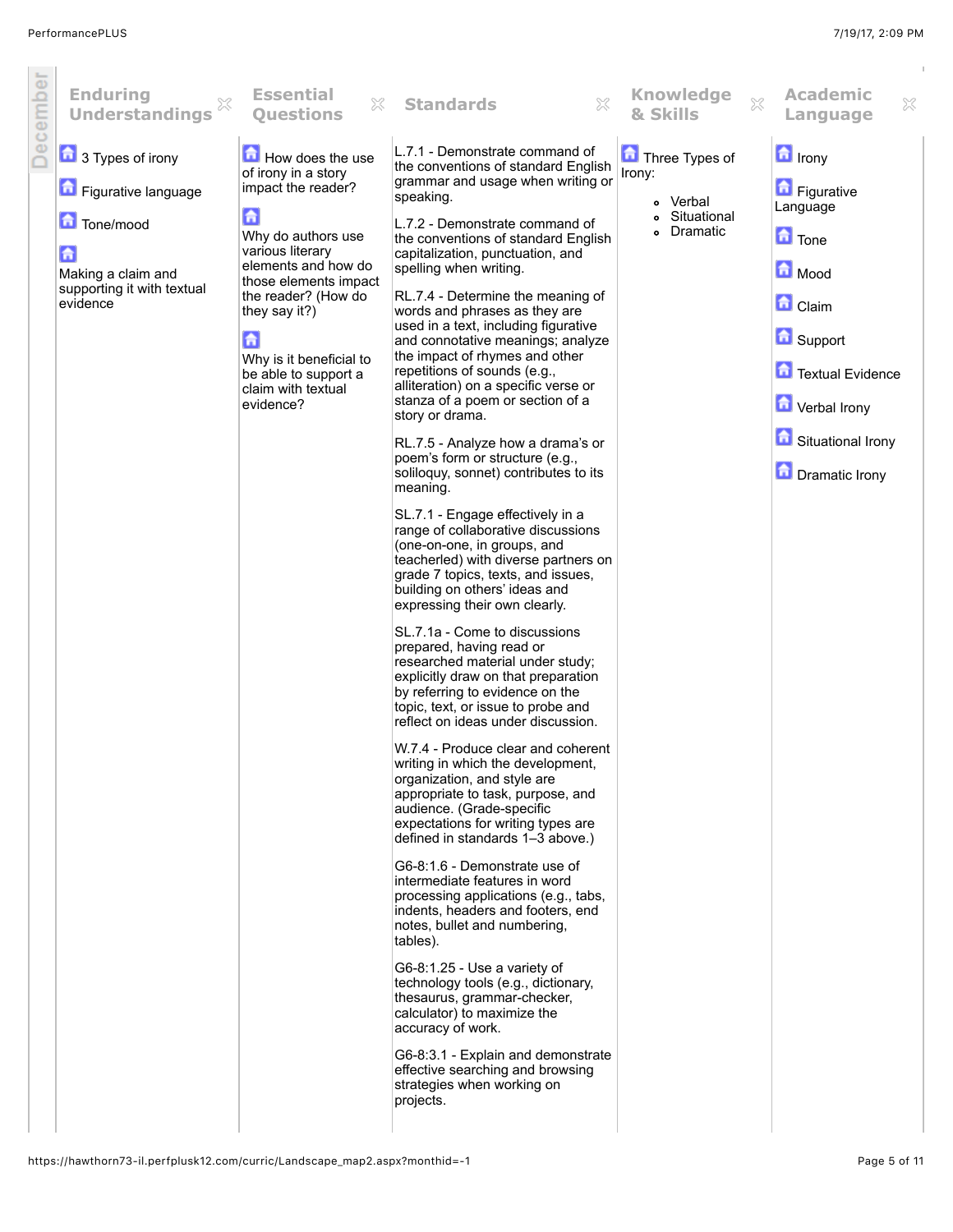|         |                                                                             |                                                               | G6-8:3.4 - Independently use<br>appropriate technology tools (e.g.,<br>graphic organizer) to define<br>problems and propose hypotheses.<br>RI.7.4 - Determine the meaning of<br>words and phrases as they are<br>used in a text, including figurative,<br>connotative, and technical<br>meanings; analyze the impact of a<br>specific word choice on meaning<br>and tone.<br>RI.7.5 - Analyze the structure an<br>author uses to organize a text,<br>including how the major sections<br>contribute to the whole and to the<br>development of the whole. |                                                        |                                          |
|---------|-----------------------------------------------------------------------------|---------------------------------------------------------------|----------------------------------------------------------------------------------------------------------------------------------------------------------------------------------------------------------------------------------------------------------------------------------------------------------------------------------------------------------------------------------------------------------------------------------------------------------------------------------------------------------------------------------------------------------|--------------------------------------------------------|------------------------------------------|
|         | 6th Grade ALA Societal Injustices                                           |                                                               |                                                                                                                                                                                                                                                                                                                                                                                                                                                                                                                                                          |                                                        |                                          |
| January | <b>Enduring</b><br><b>Understandings</b>                                    | <b>Essential</b><br>$\mathbb{X}$<br><b>Ouestions</b>          | $\mathbb{X}$<br><b>Standards</b>                                                                                                                                                                                                                                                                                                                                                                                                                                                                                                                         | <b>Knowledge</b><br>$\chi$<br>& Skills                 | <b>Academic</b><br>X<br>Language         |
|         | Literature can teach<br>about issues of social<br>justices by exposing the  | What makes a<br>house a home?                                 | L.7.4 - Determine or clarify the<br>meaning of unknown and multiple-<br>meaning words and phrases based<br>on grade 7 reading and content,                                                                                                                                                                                                                                                                                                                                                                                                               | <b>D</b> Perspective/Point of <b>D</b> Legends<br>View |                                          |
|         | perspective of those who<br>have been impacted by<br>systematic oppression. | <b>M</b> What makes<br>someone or something                   | choosing flexibly from a range of<br>strategies.                                                                                                                                                                                                                                                                                                                                                                                                                                                                                                         | Figurative Language                                    | Legendary                                |
|         | A story's theme is<br>developed through its plot.                           | legendary?<br>Why is it important                             | RI.7.7 - Compare and contrast a<br>text to an audio, video, or<br>to accept those who are multimedia version of the text,                                                                                                                                                                                                                                                                                                                                                                                                                                | Empathy                                                | <b>C</b> Segregation                     |
|         |                                                                             | different?<br>Why is it important<br>for stories to be passed | analyzing each medium's portrayal<br>of the subjects (e.g., how the<br>delivery of a speech affects the<br>impact of the words).                                                                                                                                                                                                                                                                                                                                                                                                                         | 台<br>Acceptance/Tolerance                              | <b>n</b> Illiteracy<br>Justice/Injustice |
|         |                                                                             | down (orally) from<br>generation to<br>generation?            | RL.7.2 - Determine a theme or<br>central idea of a text and analyze its<br>development over the course of the                                                                                                                                                                                                                                                                                                                                                                                                                                            | <b>h</b> Stereotypes                                   | Civil Rights                             |
|         |                                                                             |                                                               | text; provide an objective summary<br>of the text.<br>SL.7.2 - Analyze the main ideas                                                                                                                                                                                                                                                                                                                                                                                                                                                                    | <b>D</b> Prejudice                                     | <b>n</b><br>Analyze                      |
|         |                                                                             |                                                               | and supporting details presented in<br>diverse media and formats (e.g.,<br>visually, quantitatively, orally) and<br>explain how the ideas clarify a topic,                                                                                                                                                                                                                                                                                                                                                                                               |                                                        | Describe                                 |
|         |                                                                             |                                                               | text, or issue under study.<br>W.7.3 - Write narratives to develop                                                                                                                                                                                                                                                                                                                                                                                                                                                                                       |                                                        | Develop                                  |
|         |                                                                             |                                                               | real or imagined experiences or<br>events using effective technique,<br>relevant descriptive details, and<br>well-structured event sequences.                                                                                                                                                                                                                                                                                                                                                                                                            |                                                        | Determine                                |
|         |                                                                             |                                                               | G6-8:2.7 - Explain how technology<br>can support communication and                                                                                                                                                                                                                                                                                                                                                                                                                                                                                       |                                                        | <b>n</b> Tone                            |
|         |                                                                             |                                                               | collaboration, personal and<br>professional productivity, and<br>lifelong learning.                                                                                                                                                                                                                                                                                                                                                                                                                                                                      |                                                        | <b>G</b> Structure                       |
|         |                                                                             |                                                               | G6-8:3.3 - Use a variety of<br>computing devices (e.g.,<br>probeware, handheld computers,<br>digital cameras, scanners) to<br>collect, analyze, and present<br>information for curriculum                                                                                                                                                                                                                                                                                                                                                                |                                                        |                                          |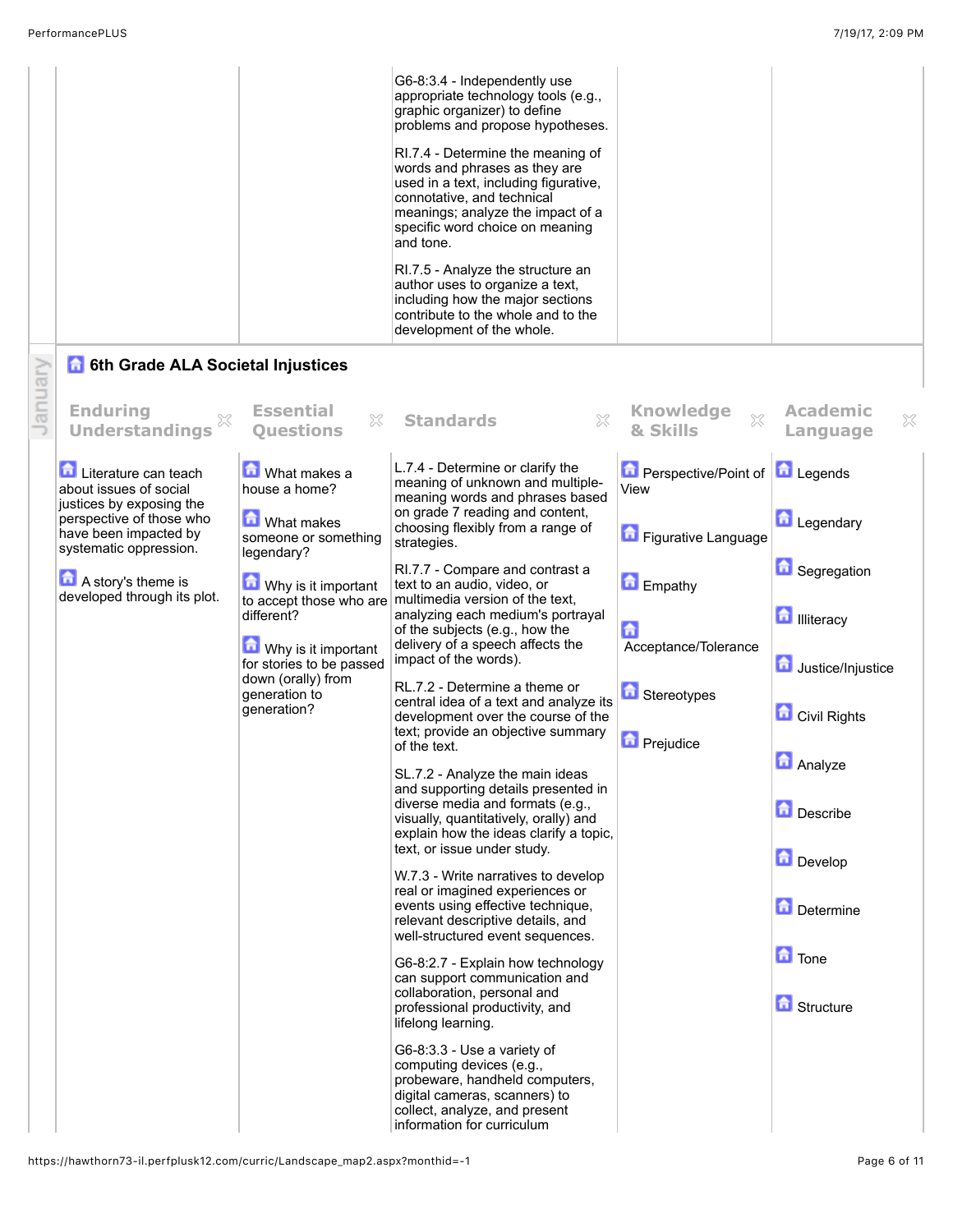|          |                                                        |                                                            | assignments.<br>G6-8:3.7 - Plan, design, and<br>develop a multimedia product to<br>present research findings and<br>creative ideas effectively, citing<br>sources.<br>G6-8:3.9 - Use a variety of<br>telecommunication tools (e.g., e-<br>mail, discussion groups, Web<br>pages, blogs, Web conferences) to<br>collaborate and communicate with<br>peers, experts, and other audiences<br>(at district's discretion).                                                                                        |                                                                                                                     |                                          |
|----------|--------------------------------------------------------|------------------------------------------------------------|--------------------------------------------------------------------------------------------------------------------------------------------------------------------------------------------------------------------------------------------------------------------------------------------------------------------------------------------------------------------------------------------------------------------------------------------------------------------------------------------------------------|---------------------------------------------------------------------------------------------------------------------|------------------------------------------|
| February | <b>Enduring</b><br><b>Understandings</b>               | <b>Essential</b><br>X<br><b>Ouestions</b>                  | X<br><b>Standards</b>                                                                                                                                                                                                                                                                                                                                                                                                                                                                                        | <b>Knowledge</b><br>$\chi$<br>& Skills                                                                              | <b>Academic</b><br>$\rm \%$<br>Language  |
|          | <b>6th Grade ALA Research</b>                          |                                                            |                                                                                                                                                                                                                                                                                                                                                                                                                                                                                                              |                                                                                                                     |                                          |
| March    | <b>Enduring</b><br>×<br><b>Understandings</b>          | <b>Essential</b><br>X<br><b>Ouestions</b>                  | X<br><b>Standards</b>                                                                                                                                                                                                                                                                                                                                                                                                                                                                                        | <b>Knowledge</b><br>$\boldsymbol{\mathsf{X}}$<br>& Skills                                                           | <b>Academic</b><br>$\gtrsim$<br>Language |
|          | Reliable sources<br><b>n</b> Paraphrasing              | How can you<br>determine the reliability<br>of a source?   | L.7.3 - Use knowledge of language<br>and its conventions when writing,<br>speaking, reading, or listening.                                                                                                                                                                                                                                                                                                                                                                                                   | <b>D</b> Paraphrasing                                                                                               | <b>n</b> Cite                            |
|          |                                                        | How can you                                                | RI.7.7 - Compare and contrast a                                                                                                                                                                                                                                                                                                                                                                                                                                                                              | <b>D</b> Plagiarism                                                                                                 | Synthsize                                |
|          | Synthesizing information<br><b>Citation of sources</b> | determine what is<br>important?                            | text to an audio, video, or<br>multimedia version of the text,<br>analyzing each medium's portrayal<br>of the subjects (e.g., how the                                                                                                                                                                                                                                                                                                                                                                        | <b>C</b> itations                                                                                                   | Integrate                                |
|          | Determining importance                                 | How can research<br>support a thesis?                      | delivery of a speech affects the<br>impact of the words).                                                                                                                                                                                                                                                                                                                                                                                                                                                    | Internet databases                                                                                                  | <b>Articulate</b>                        |
|          |                                                        | How does research<br>impact our lives?<br>How can a writer | RI.7.10 - By the end of the year,<br>read and comprehend literary<br>nonfiction in the grades 6-8 text<br>complexity band proficiently, with<br>scaffolding as needed at the high                                                                                                                                                                                                                                                                                                                            | <b>D</b> Voice                                                                                                      | <b>B</b> Support                         |
|          |                                                        | locate, gather,<br>understand, and                         | end of the range.                                                                                                                                                                                                                                                                                                                                                                                                                                                                                            | <b>D</b> Summarizing                                                                                                | فالأحمال<br>Summarize                    |
|          |                                                        | present research?                                          | SL.7.5 - Include multimedia<br>components and visual displays in<br>presentations to clarify claims and<br>findings and emphasize salient<br>points.<br>W.7.2 - Write<br>informative/explanatory texts to<br>examine a topic and convey ideas,<br>concepts, and information through<br>the selection, organization, and<br>analysis of relevant content.<br>W.7.3 - Write narratives to develop<br>real or imagined experiences or<br>events using effective technique,<br>relevant descriptive details, and | <b>Presentation Skills:</b><br>• Body language<br>Nonverbal/verbal<br>Intonation<br>• Rate<br>• Delivery<br>o Pitch | <b>D</b> Paraphrase                      |
|          |                                                        |                                                            | well-structured event sequences.<br>W.7.2a - Introduce a topic clearly,<br>previewing what is to follow;<br>organize ideas, concepts, and<br>information, using strategies such                                                                                                                                                                                                                                                                                                                              |                                                                                                                     |                                          |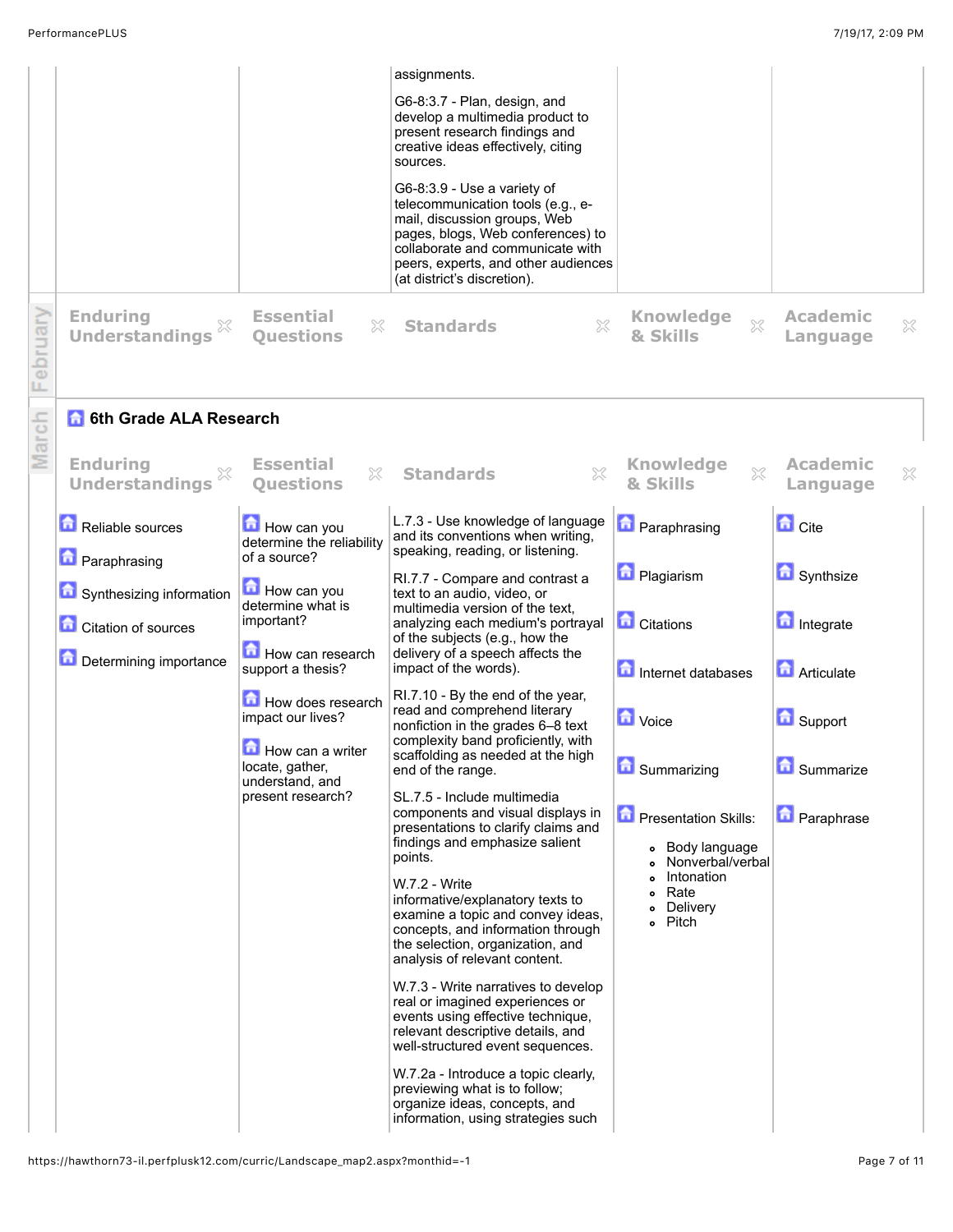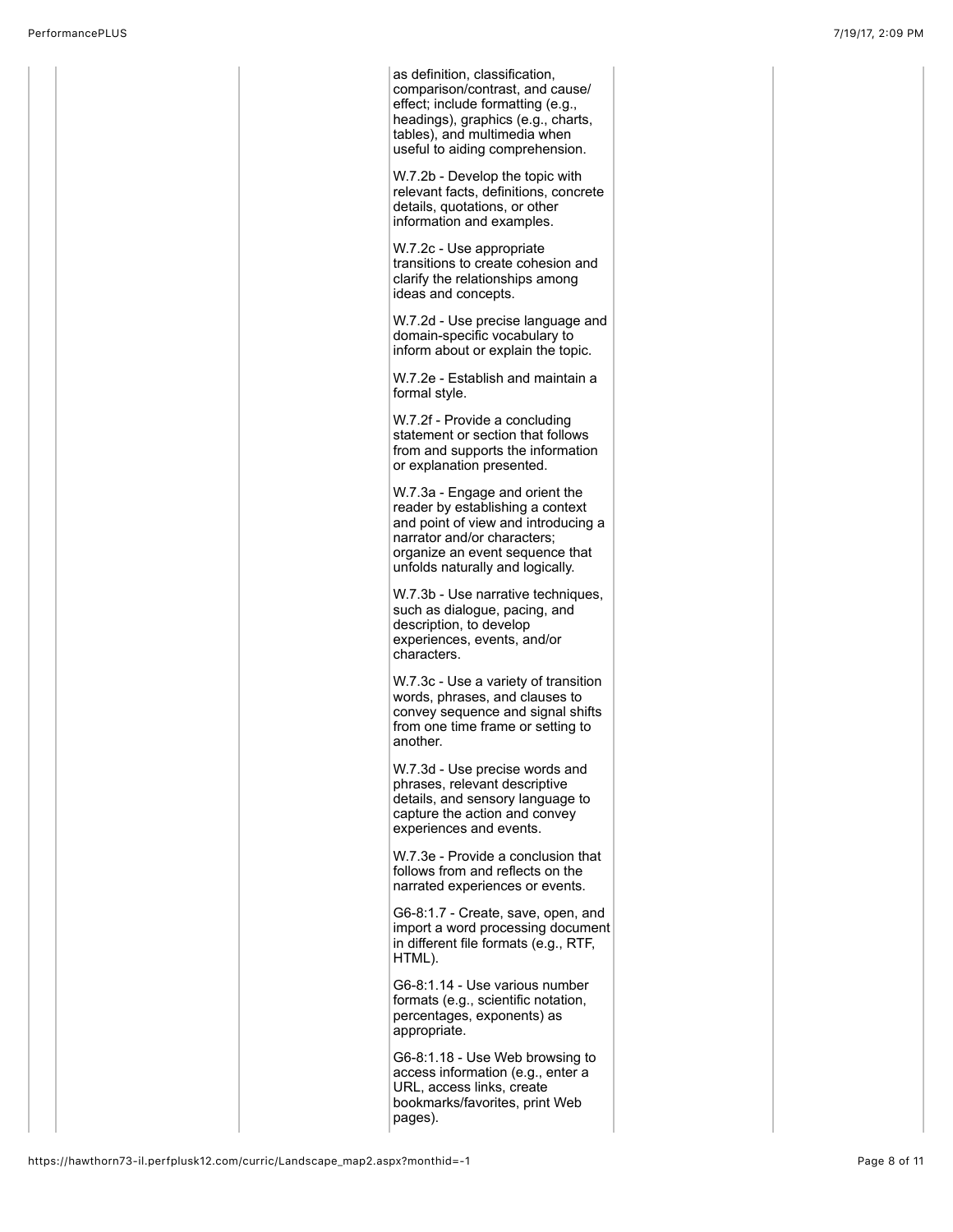G6-8:1.24 - Create a multimedia presentation using various media as appropriate (e.g., audio, video, animations, etc.).

G6-8:1.25 - Use a variety of technology tools (e.g., dictionary, thesaurus, grammar-checker, calculator) to maximize the accuracy of work.

G6-8:2.2 - Explain how copyright law protects the ownership of intellectual property, and explain possible consequences of violating the law.

G6-8:2.3 - Explain fair use guidelines for using copyrighted materials (e.g., images, music, video, text) in school projects.

G6-8:2.8 - Analyze and explain how media and technology can be used to distort, exaggerate, and misrepresent information.

G6-8:3.1 - Explain and demonstrate effective searching and browsing strategies when working on projects.

G6-8:3.2 - Collect, organize, and analyze digital information from a variety of sources, with attribution.

G6-8:3.3 - Use a variety of computing devices (e.g., probeware, handheld computers, digital cameras, scanners) to collect, analyze, and present information for curriculum assignments.

G6-8:3.4 - Independently use appropriate technology tools (e.g., graphic organizer) to define problems and propose hypotheses.

G6-8:3.5 - Use and modify databases and spreadsheets to analyze data and propose solutions.

G6-8:3.8 - Identify differences between various media and explain issues associated with repurposing information from one medium to another (e.g., from print to the Web).

G6-8:3.9 - Use a variety of telecommunication tools (e.g., email, discussion groups, Web pages, blogs, Web conferences) to collaborate and communicate with peers, experts, and other audiences (at district's discretion).

RL.7.9 - Compare and contrast a fictional portrayal of a time, place or character in a historical account of the same period as a means of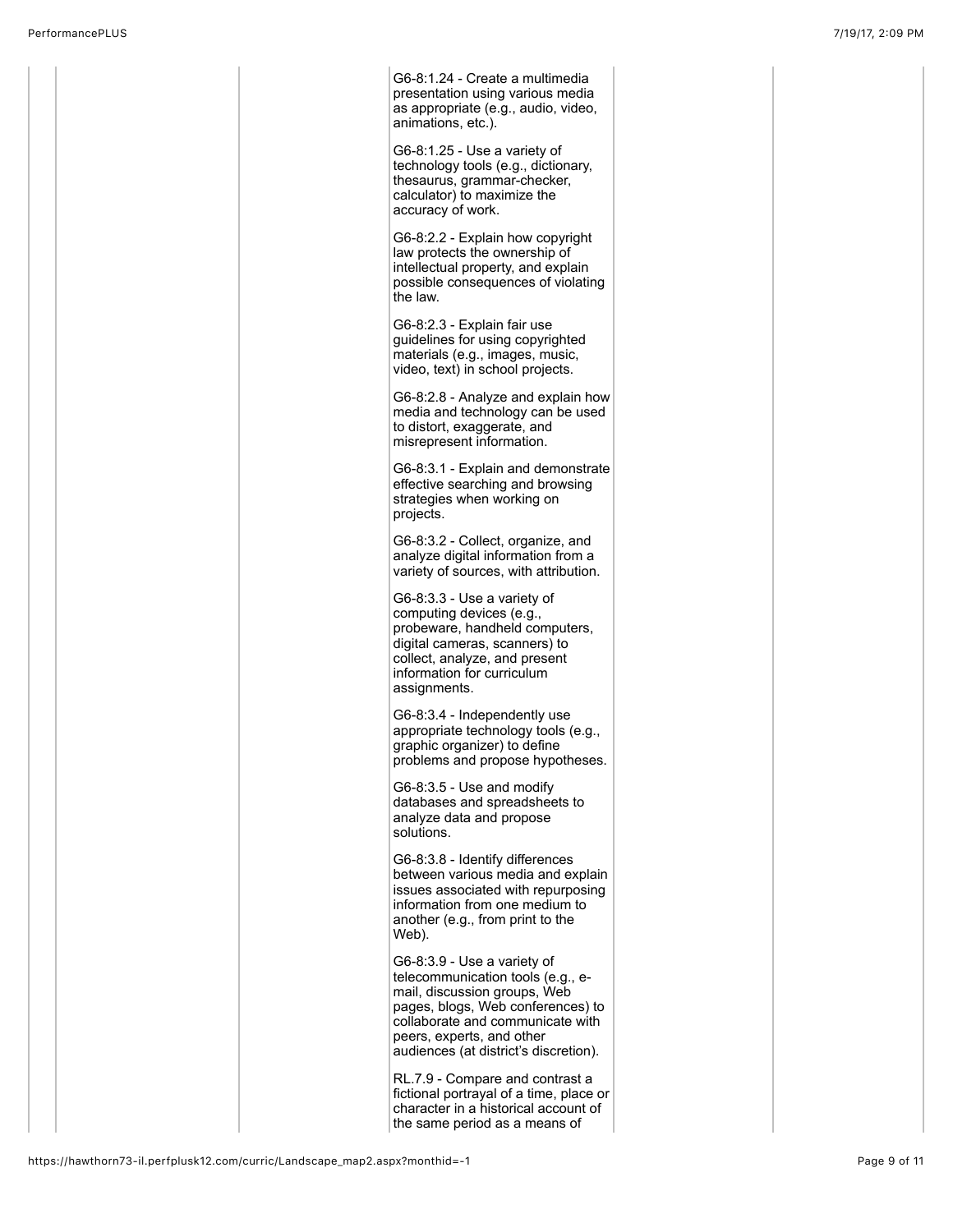|                                                                             |                                                             | understanding how authors of<br>fiction use or alter history.                                                                                                                                                                                      |                                    |                                        |
|-----------------------------------------------------------------------------|-------------------------------------------------------------|----------------------------------------------------------------------------------------------------------------------------------------------------------------------------------------------------------------------------------------------------|------------------------------------|----------------------------------------|
|                                                                             |                                                             | SL.7.4 - Present claims and<br>findings, emphasizing salient points<br>in a focused, coherent manner with<br>pertinent descriptions, facts,<br>details, and examples; use<br>appropriate eye contact, adequate<br>volume, and clear pronunciation. |                                    |                                        |
|                                                                             |                                                             | SL.7.6 - Adapt speech to a variety<br>of contexts and tasks.<br>demonstrating command of formal<br>English when indicated or<br>appropriate. (See grade 7<br>Language standards 1 and 3 on<br>page 52 for specific expectations.)                  |                                    |                                        |
|                                                                             |                                                             | W.7.6 - Use technology, including<br>the Internet, to produce and publish<br>writing and link to and cite sources<br>as well as to interact and<br>collaborate with others, including<br>linking to and citing sources.                            |                                    |                                        |
| <b>Enduring</b><br><b>Understandings</b>                                    | <b>Essential</b><br>X<br><b>Questions</b>                   | ×<br><b>Standards</b>                                                                                                                                                                                                                              | <b>Knowledge</b><br>53<br>& Skills | <b>Academic</b><br>×<br>Language       |
| <b>Courage</b>                                                              |                                                             |                                                                                                                                                                                                                                                    |                                    |                                        |
| <b>Enduring</b><br><b>Understandings</b>                                    | <b>Essential</b><br>$\mathbb{X}$<br><b>Ouestions</b>        | $\boldsymbol{\mathbb{X}}$<br><b>Standards</b>                                                                                                                                                                                                      | <b>Knowledge</b><br>88<br>& Skills | <b>Academic</b><br>X<br>Language       |
|                                                                             |                                                             |                                                                                                                                                                                                                                                    |                                    |                                        |
| Life in the 1940's was<br>largely impacted by war.                          | When is it okay to<br>break the rules?                      | G6-8:3.9 - Use a variety of<br>telecommunication tools (e.g., e-                                                                                                                                                                                   | Effects of war                     | <b>Figurative</b>                      |
| It is important to                                                          | <b>D</b> Under what                                         | mail, discussion groups, Web<br>pages, blogs, Web conferences) to<br>collaborate and communicate with                                                                                                                                              | <b>Bullying</b>                    | <b>Connotative</b>                     |
| understand how people<br>become bullies.                                    | circumstances would a<br>bully be deserving of<br>sympathy? | peers, experts, and other audiences<br>(at district's discretion).                                                                                                                                                                                 | <b>Bravery/Courage</b>             | <b>D</b> Point of View                 |
| Every cause has an<br>effect and every choice has<br>a positive or negative | How does<br>recognizing others'                             | IL.SEL.6-8.2.D.3b - Define<br>unhealthy peer pressure and<br>evaluate strategies for resisting it.                                                                                                                                                 | <b>Desertion</b><br>Abuse          | Compare/Contrast<br><b>Distinguish</b> |
| consequence.                                                                | circumstances help<br>form your viewpoint of                | IL.SEL.6-8.3.A.3a - Evaluate how                                                                                                                                                                                                                   |                                    | <b>n</b> Integrate                     |
| The impact of domestic<br>violence is widespread and                        | who they are?                                               | honesty, respect, fairness, and<br>compassion enable one to take the<br>needs of others into account when                                                                                                                                          |                                    | <b>n</b> Interpret                     |
| varies.                                                                     | How does war<br>impact society?                             | making decisions.                                                                                                                                                                                                                                  |                                    | Main idea                              |
| Courage can be<br>demonstrated in many<br>different situations.             |                                                             | IL.SEL.6-8.3.A.3b - Analyze the<br>reasons for school and societal<br>rules.                                                                                                                                                                       |                                    | <b>Connections</b>                     |
| War is impactful.                                                           |                                                             | L.7.1 - Demonstrate command of<br>the conventions of standard English<br>grammar and usage when writing or<br>speaking.                                                                                                                            |                                    |                                        |
|                                                                             |                                                             | L.7.2 - Demonstrate command of<br>the conventions of standard English<br>capitalization, punctuation, and<br>spelling when writing.                                                                                                                |                                    |                                        |